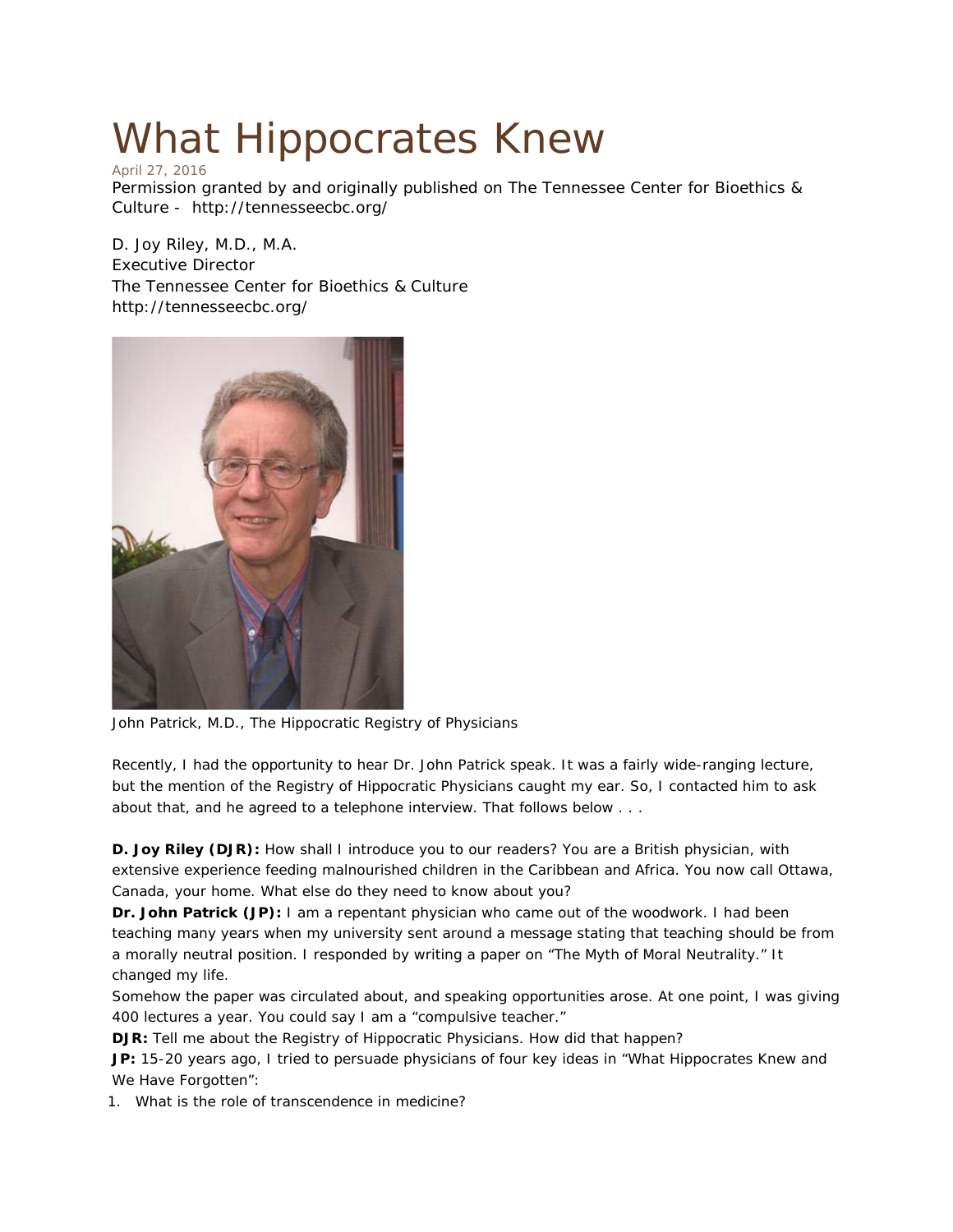- 2. What is the real nature of medicine?
- 3. What is the practical test of a physician's commitment to the view?
- 4. What requirements does he need to receive from society for that to continue?

**DJR:** Perhaps you should explain those questions.

**JP:** Certainly.

- 1. If your doctor does not fear consequences after death, then you need to fear your doctor. The Dutch data show 500-1,000 people are killed every year without evidence of consent. They even kill babies, especially those with spina bifida.
- 2. Because we believe patients are free agents, no patient coming to see us *must* take our advice. What we do is help them decide what they *ought* to do. This is a fact-value distinction. Imagine you have cancer; I, the doctor, have invented the cure. Ought I to give it to you? It depends. If I believe that I should do good, then the answer is yes. If, however, I am a Darwinian, I will have my best interests in mind. The answer might be no, especially if I am to inherit your worldly goods.
- 3. The key test of whether we understand this is the recognition that trust is at the heart of medicine.
- 4. Rights of conscience: we have a moral activity in a society that does not have a moral consensus. How does a moral activity function in that society? It does not. We are a group of people that live together primarily for economic reasons.



**DJR:** Tell me about the Hippocratic Registry of Physicians.

**JP:** We began it 10 years ago. It is an international registry. Our symbol, made into lapel pins, is the correct caduceus: the rod of [Asclepius](https://en.wikipedia.org/wiki/Rod_of_Asclepius) (pictured right). The [winged](https://en.wikipedia.org/wiki/Caduceus_as_a_symbol_of_medicine) one is not correct for physicians: that is the symbol of Mercury, the god of businessmen and thieves.

**DJR:** Well, that sounds like a conversation piece.